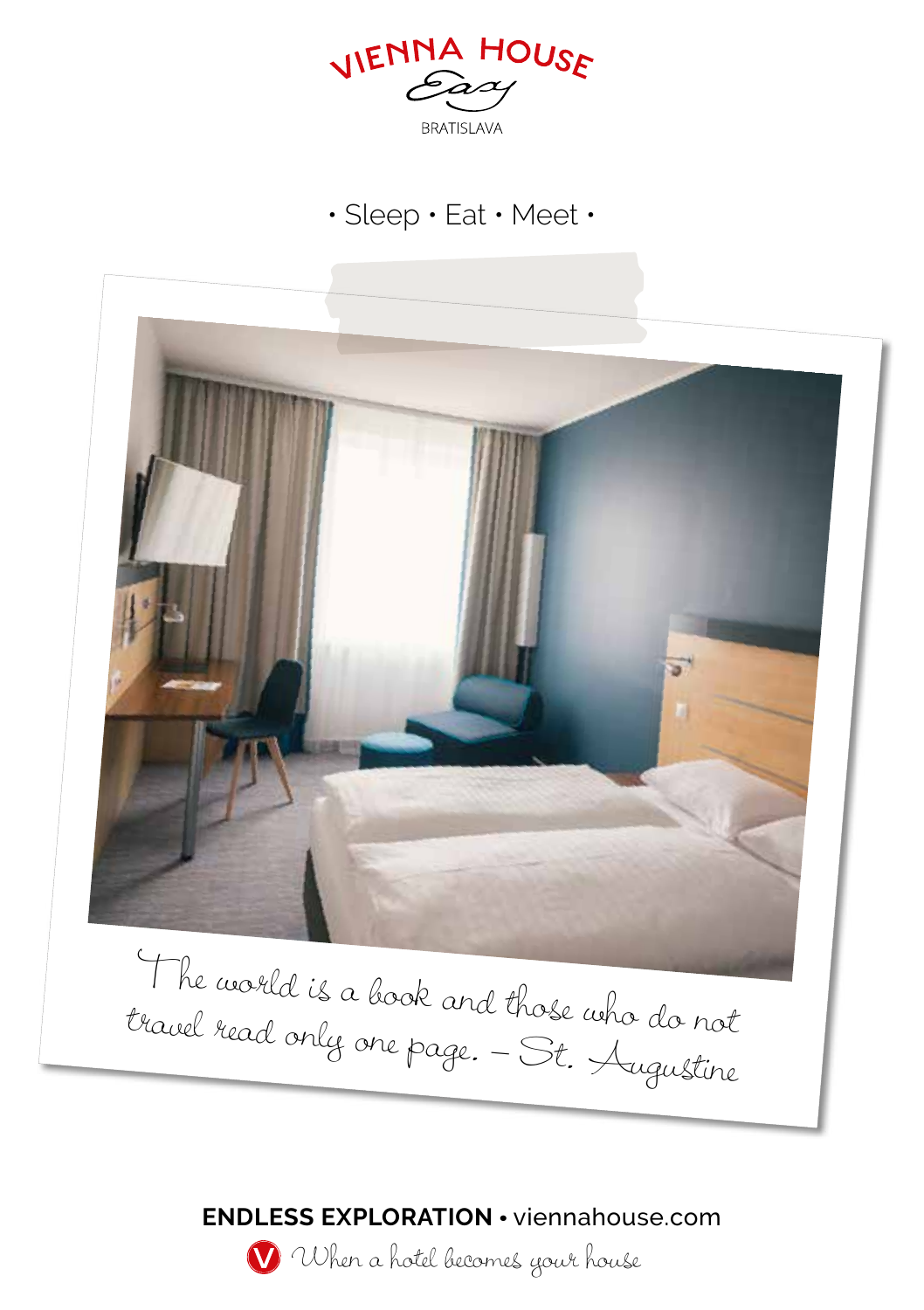Simple pleasures in a cosy atmosphere.

Vienna House Easy Bratislava sa nachádza priamo pri letisku M. R. Štefánika a je preto ideálnym hotelom pre turistov a hostí na služobných cestách. Hotel má veľmi dobré konferenčné vybavenie a v jeho blízkosti sa nachádza aj Galvaniho Business Park. Pri ceste z letiska a späť môžete využiť taxi transfer.



# STRUČNÝ PREHĽAD

- 170 klimatizovaných izieb
- Ľahko dostupný hotel s izbami na dlhodobý pobyt
- Reštaurácia a hotelový bar
- Mini Gym
- 6 konferenčných miestností až pre 328 osôb
- Nonstop recepcia
- Bezplatné vysokorýchlostné wi-fi pripojenie & mobile concierge
- 120 parkovacích miest pri hoteli
- Hotel sa nachádza priamo pri letisku s možnosťou plateného taxi transferu
- Centrum Bratislavy, ktorej sa hovorí aj perla na Dunaji, je od hotela vzdialené 15 minút a návštevníkom ponúka kultúru, štýlové bary a možnosť nákupov hoci aj v nedeľu.

The Vienna House Easy Bratislava is the premier address for business travellers and tourists, with its perfect location right by the M.R Štefanik airport. The hotel has very good conference facilities and the Galvaniho Business Park is also within easy reach. The airport taxi service takes care of your transit.



## AT A GLANCE

- 170 air-conditioned rooms
- Easily accessible hotel with long-stay rooms
- Restaurant & hotel bar
- Mini Gym
- 6 conference rooms for up to 328 people
- 24h reception
- Free high-speed WiFi & mobile concierge
- 120 parking spaces at the hotel
- Situated right by the airport accessible with a paid airport taxi transfer
- Only 15 minutes distance to Bratislava City Centre, the Pearl of the Danube' with culture, trendy bars & Sunday shopping.





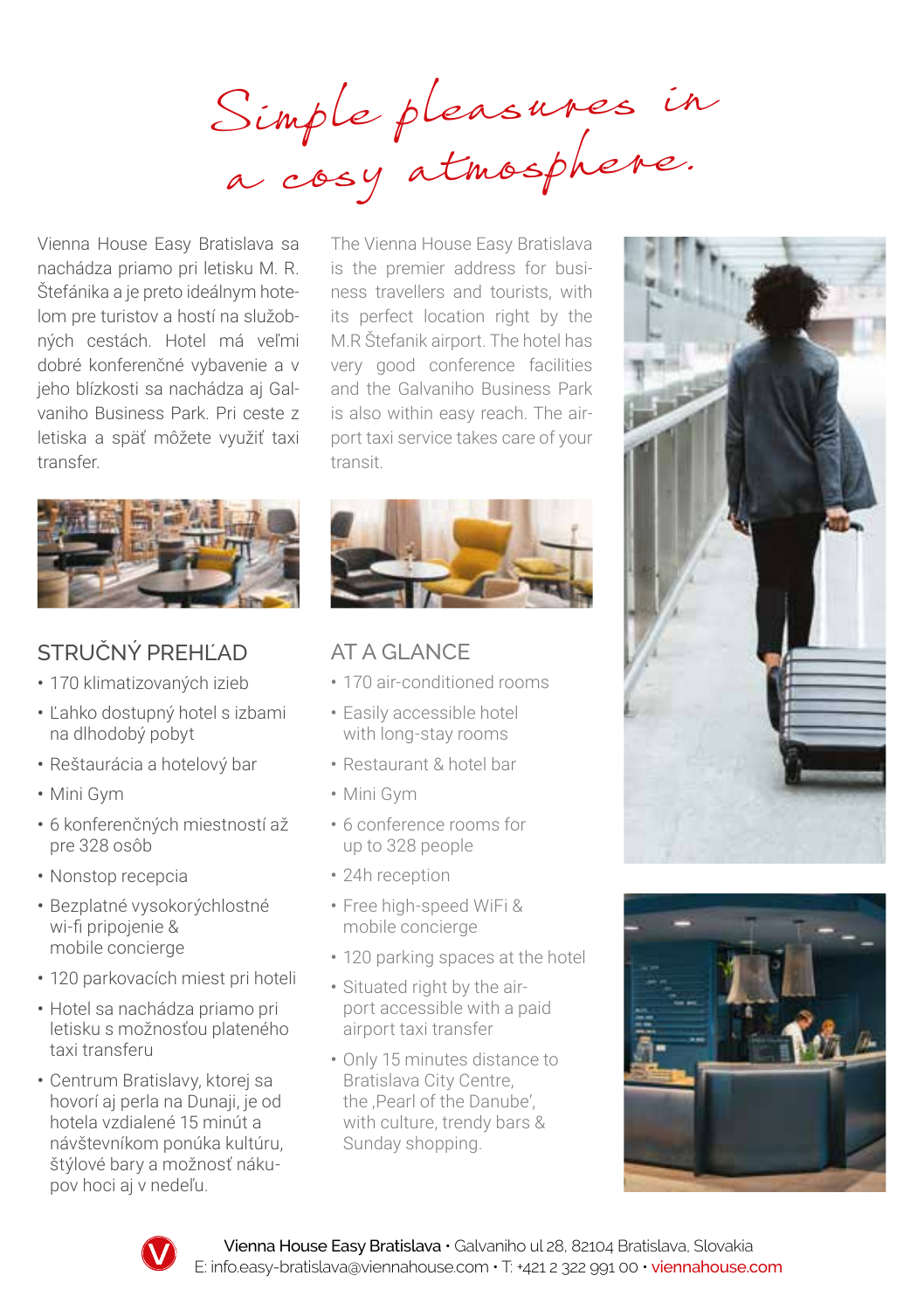VIENNA HOUSE **RRATISI AVA** 

# • SLEEP • Eat • Meet •

# ŠTANDARDNÉ IZBY

Štandardné izby v hoteli Vienna House Easy Bratislava sú komfortné a priestranné. Izby sú k dispozícii v rôznych konfiguráciách a ponúkajú oddelené lôžka, dvojpostele i extra široké dvojpostele. V každom prípade máme perfektné ubytovanie pre turistov a pasažierov leteckých spoločností.

#### EASY ROOMS

Moderný dizajn, svieže farby, štýlový nábytok a útulné, pohodlné lôžko v kombinácii s kreslom bezplatné vysokorýchlostné WiFi, digitálne noviny v mobilnom concierge.

### EASY PLUS ROOMS

Izby Easy Plus sú ideálne pre dvoch cestujúcich. Kombinujú svieži dizajn, super pohodlné postele, kávový a čajový kútik, bezplatné vysokorýchlostné WiFi, digitálne noviny v mobilnom concierge.



#### STANDARD ROOMS

The Standard rooms in the Vienna House Easy Bratislava are comfortable and spacious. Rooms are available in different configurations with twin, queen-size or king-size beds. In any event the hotel offers the perfect accommodation for tourists and airline passengers.



#### EASY ROOMS

Cool design, fresh colours, casual furniture and a cosy, comfortable box-spring Queen size bed, combined with a sofa, free high-speed WiFi, digital newspapers in the mobile concierge.

## EASY PLUS ROOMS

Easy Plus Rooms are ideal for two travellers. They combine fresh design, super comfy beds, a cafe and tea corner, free high-speed WiFi, digital newspapers in the mobile concierge.

# **ENDLESS EXPLORATION** • viennahouse.com

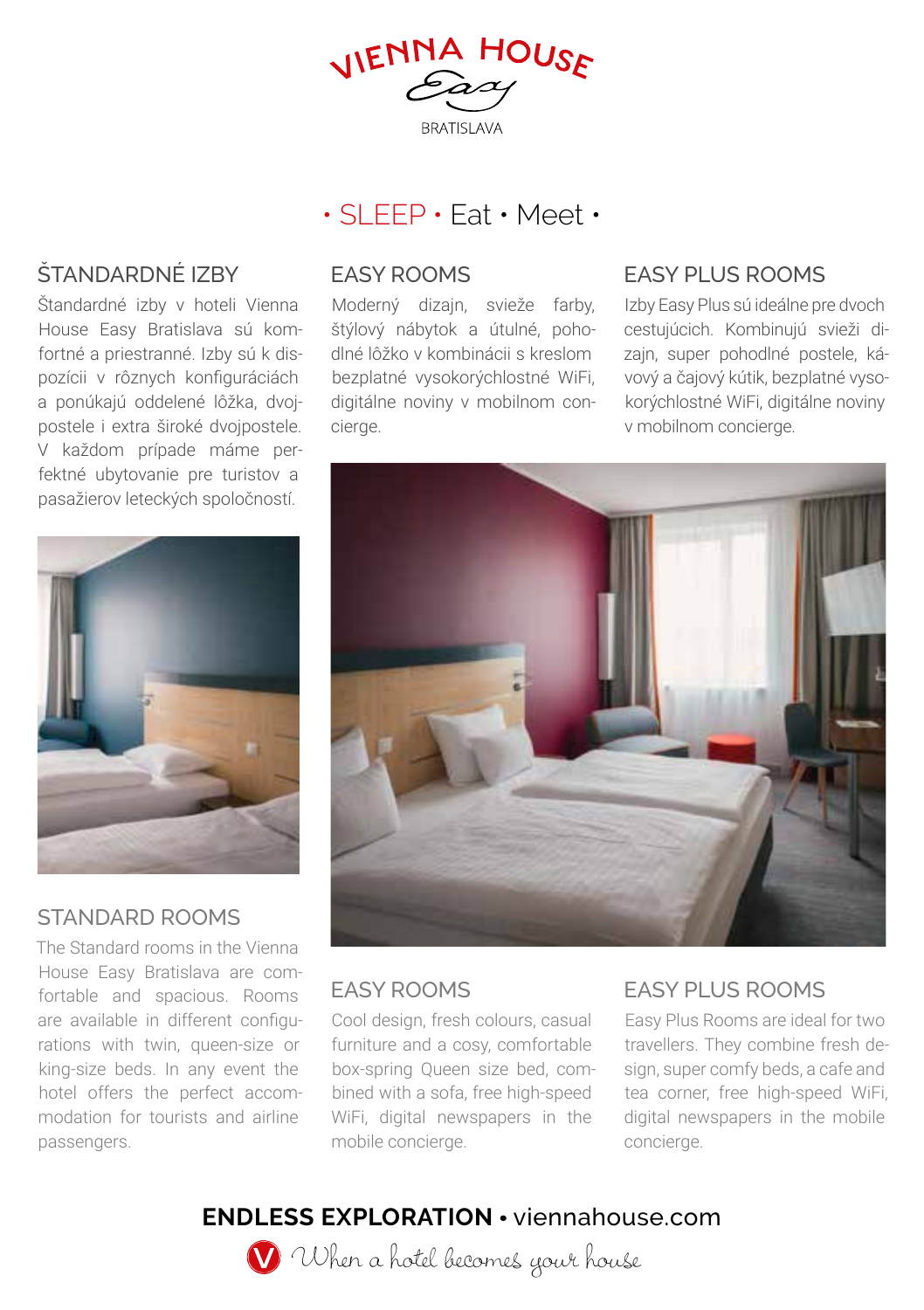Sweet dreams



# RODINNÉ IZBY

Ideálne pre dvoch dospelých a jedno dieťa sú útulné rodinné izby, ktoré ponúkajú pohodlné postele typu queen size a veľkú rozťahovaciu pohovku. Vychutnajte si bezplatné vysokorýchlostné WiFi a digitálne noviny v mobilnom concierge.

# BEZBARIÉROVÉ IZBY

Moderné bezbariérové izby boli prispôsobené potrebám hostí s obmedzenou pohyblivosťou, vďaka čomu si pred odletom alebo po prehliadke Bratislavy môžu naozaj oddýchnuť. Na požiadanie môžeme pridať ďalšiu izbu pre vášho spoločníka prostredníctvom spojovacích dverí.

## ACCESSIBLE ROOMS

The modern Accessible rooms have been adapted to meet the needs of people with restricted mobility, enabling you to truly relax before your flight or after sightseeing in Bratislava. An additional room for your companion can be added through a connecting door upon request.

### FAMILY ROOMS

Ideal for two grown-ups and one child are the cosy family rooms, offering a comfy queen size bed and a great pull-out sofa. Enjoy additionally free high-speed WiFi and digital newspapers the mobile concierge.



# **VLASTNOSTI**

- Klimatizácia
- Bezplatné vysokorýchlostné wi-fi pripojenie & mobile concierge
- Kúpeľňa s wc a sprchou
- Možnosť prípravy kávy a čaju (v izbách Easy Plus)
- 108 cm LED televÍzia
- Parkovanie
- Xbox a iné hry v lobby



# FEATURES

- Air condition
- Free high-speed WiFi & mobile concierge
- Bath with WC & shower
- Coffee & tea making facilities in Easy Plus rooms
- 108 cm LED TV
- Parking
- Xbox and other games in the lobby



Vienna House Easy Bratislava • Galvaniho ul 28, 82104 Bratislava, Slovakia E: info.easy-bratislava@viennahouse.com • T: +421 2 322 991 00 • viennahouse.com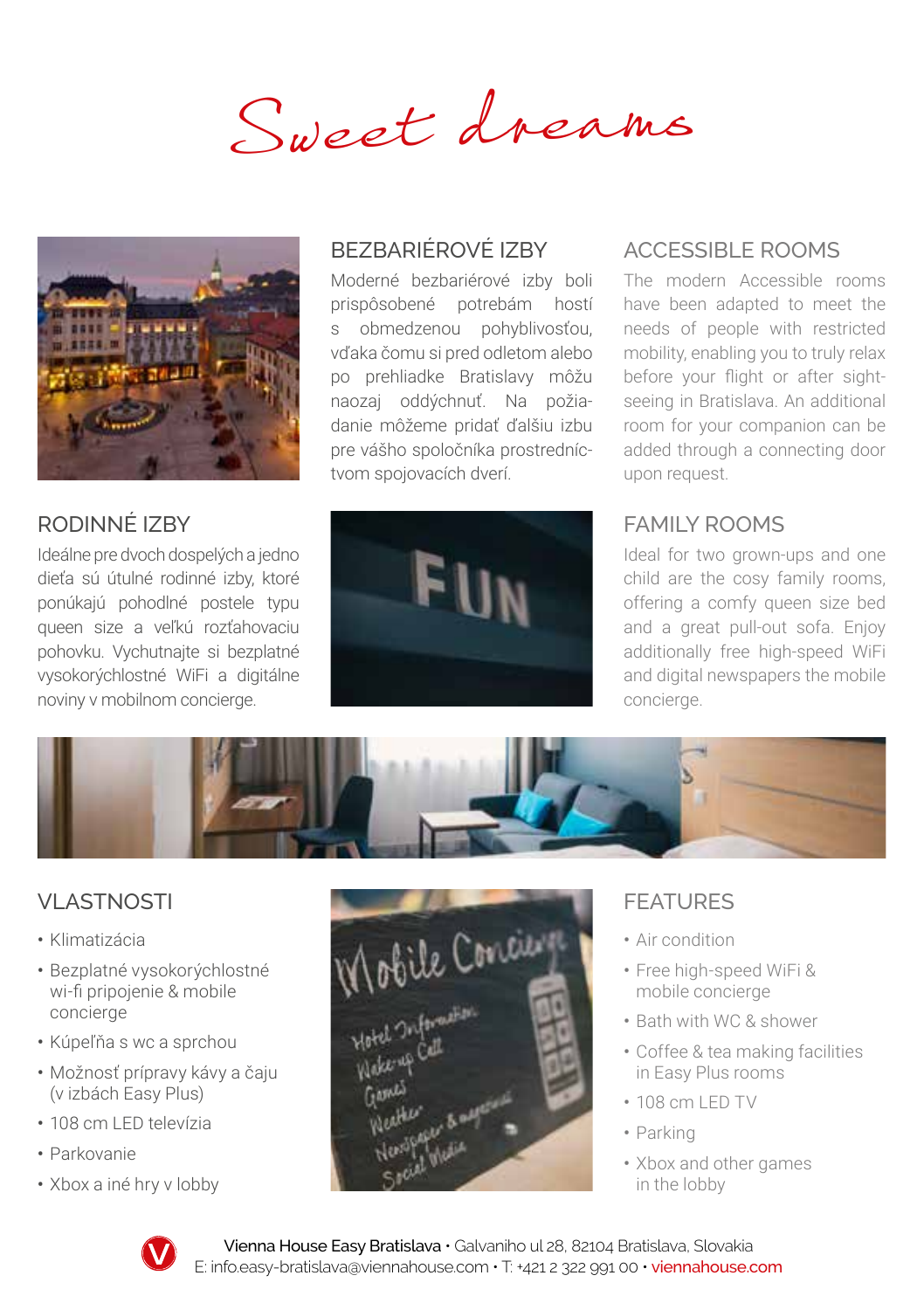VIENNA HOUSE **RRATISI AVA** 

# • Sleep • EAT • Meet •

## REŠTAURÁCIA RESTAURANT

Doprajte si chutné raňajky a načerpajte energiu na úspešné uzavretie obchodu alebo odštartujte skvelú dovolenku. Raňajkový bufet ponúka bohatý výber čerstvých, zdravých, sladkých i slaných jedál. Na obed či večeru môžete vyskúšať domáce špeciality a zapiť ich kvalitným pivom alebo vínom.

Free yourself up for a successful business deal or get your holiday off to a great start with a really good breakfast. The buffet offers a beautiful selection of fresh, sweet and healthy food. You have the opportunity to try out homemade culinary specialties for lunch or dinner, and let's not forget the excellent beer and wine.



# **ENDLESS EXPLORATION** • viennahouse.com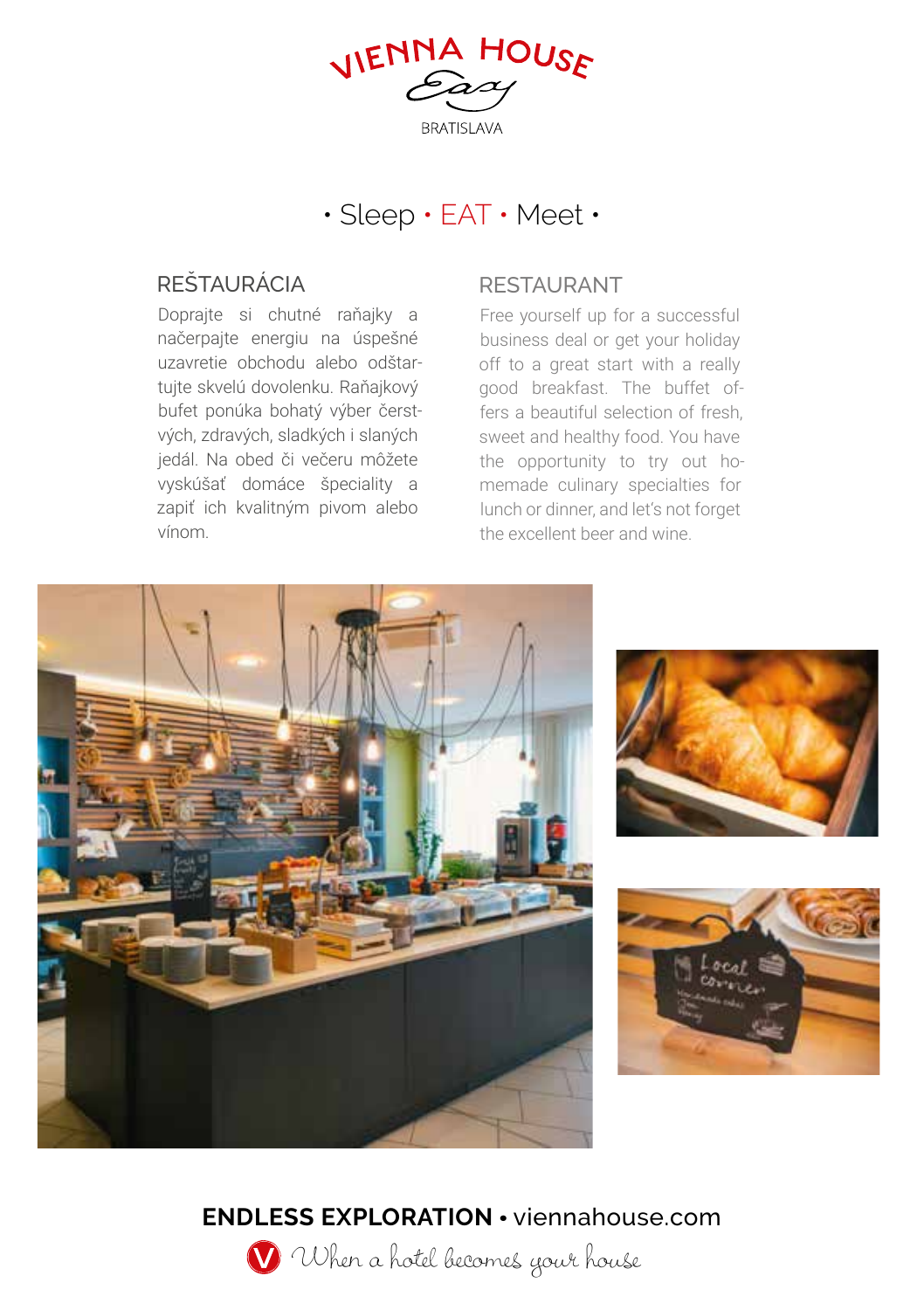Enjoy the good tastes

Počas reštauračných hodín Vám priateľskí zamestnanci radi ponúknu ľahodné nápoje a jedlástačí sa posadiť a vychutnávať.



Friendly bar staff will be happy to serve you. Delicious drinks or meals are available within restaurant hours – just sit and enjoy!







Vienna House Easy Bratislava • Galvaniho ul 28, 82104 Bratislava, Slovakia E: info.easy-bratislava@viennahouse.com • T: +421 2 322 991 00 • viennahouse.com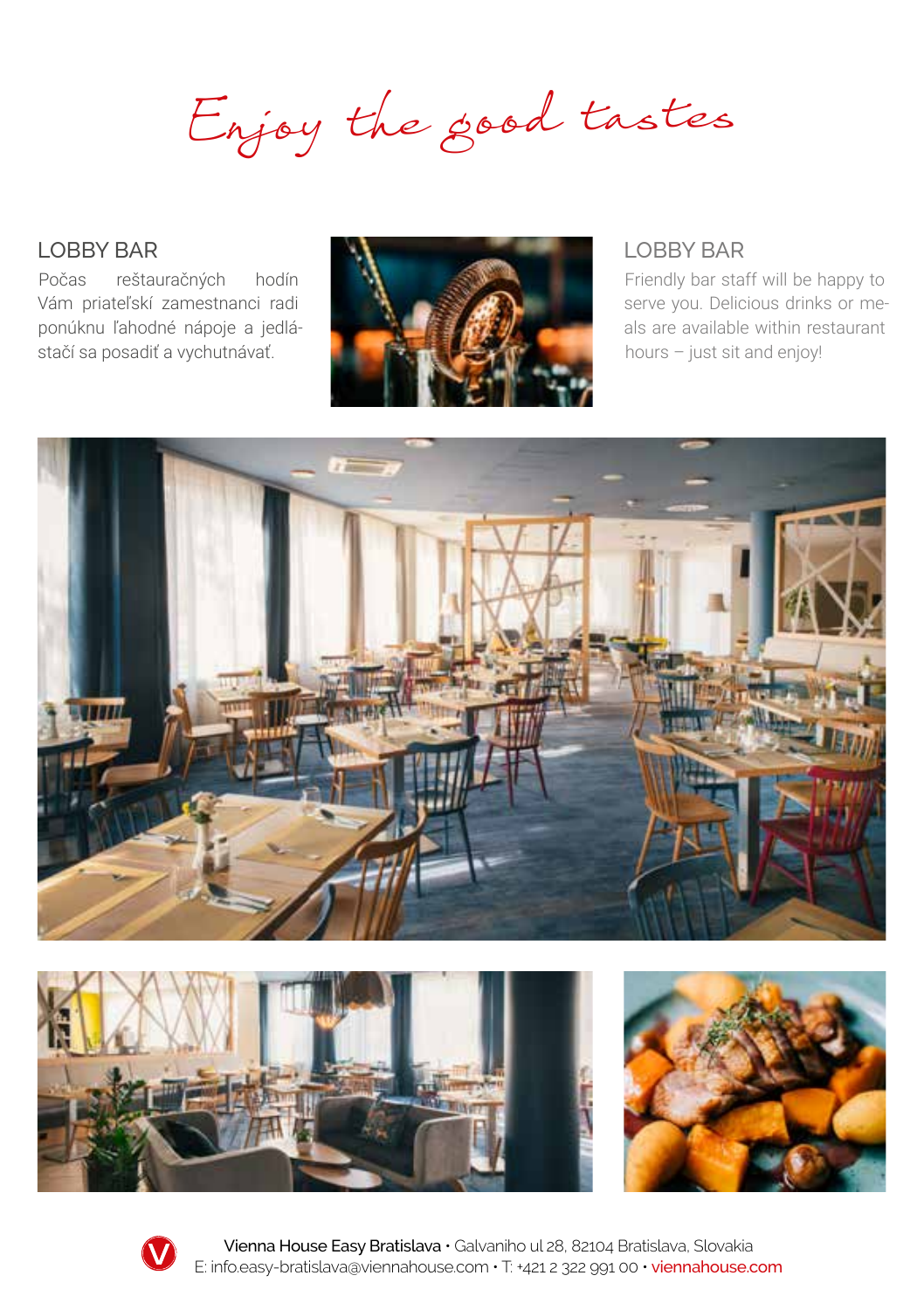VIENNA HOUSE **RRATISI AVA** 

# • Sleep • Eat • MEET •

Ak v Bratislave hľadáte konferenčný hotel za rozumnú cenu a s kvalitnými službami, Vienna House Easy Bratislava je pre vás ideálna možnosť! Hotel sa nachádza len niekoľko minút od letiska, takže organizáciu a realizáciu medzinárodných stretnutí zvládnete úplne jednoducho.

Skúsený tím na organizáciu podujatí sa postará o všetky Vaše požiadavky a vďaka nemu budete vždy v dobrých rukách.

A čo poviete na výlet do centra? Alebo chcete najskôr kúpiť suvenír pre svojich blízkych a poprechádzať sa po nákupnom centre Avion Shopping Park, ktoré sa nachádza hneď vedľa hotela a je otvorené sedem dní v týždni? V návale nákupnej horúčky si však určite nenechajte ujsť návštevu bratislavského starého mesta a hradu!





If you are looking for a good price and conference hotel in Bratislava without compromising on service, then the Vienna House Easy Bratislava is just right for you! Only a few minutes from the airport, international meetings can be organized and delivered in an instant. The experienced events team will look after all your requirements and ensure you are in safe hands.

Now, how about some downtown? Why not pick up a souvenir for a loved one and take a wander around the Avion Shopping Park, placed right next to the hotel, open 7 days a week? But, in the heat of your shopping frenzy, don't miss out the old town of Bratislava or the beautiful castle!





**ENDLESS EXPLORATION** • viennahouse.com